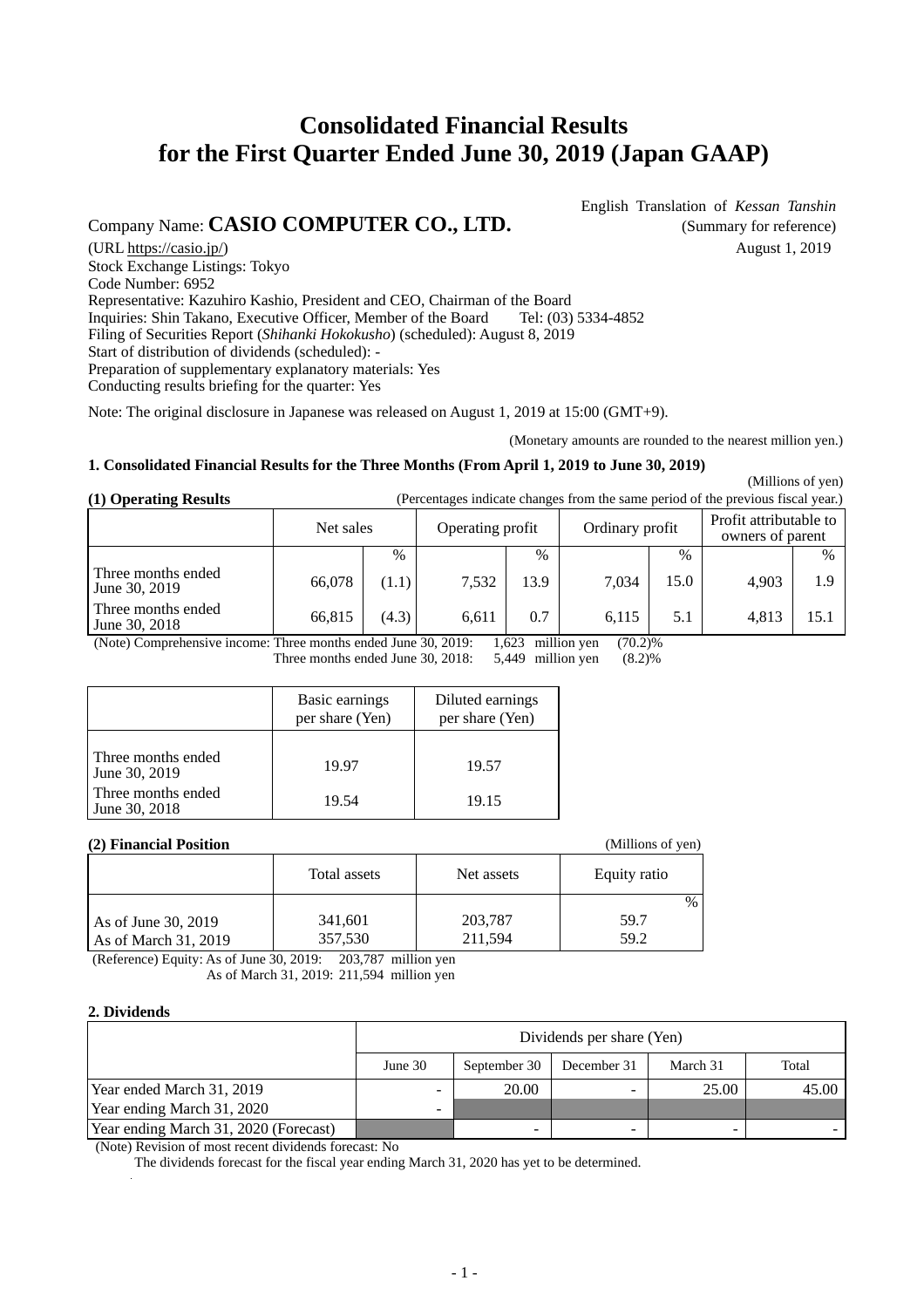#### **3. Consolidated Results Forecasts for Fiscal 2020 (From April 1, 2019 to March 31, 2020)**

## (Millions of yen)

|                                  | $\mu$ encomages marcule enanges compared to the corresponding periods of the previous model year. |            |                  |      |                                            |            |                             |              |                |
|----------------------------------|---------------------------------------------------------------------------------------------------|------------|------------------|------|--------------------------------------------|------------|-----------------------------|--------------|----------------|
|                                  | Net sales<br>Operating profit                                                                     |            | Ordinary profit  |      | Profit attributable to<br>owners of parent |            | Basic earnings<br>per share |              |                |
|                                  |                                                                                                   | $\%$       |                  | $\%$ |                                            | $\%$       |                             | $\%$         | Yen            |
| <b>First Half</b><br>Fiscal 2020 | 150.000<br>315.000                                                                                | 3.4<br>5.6 | 15.000<br>31.500 | 4.1  | 14.800<br>31.000                           | 2.9<br>3.7 | 11,000<br>22,500            | (1.0)<br>1.6 | 45.03<br>92.41 |

(Percentages indicate changes compared to the corresponding periods of the previous fiscal year.)

(Note) Revision of most recent consolidated results forecasts: No

#### **Notes**

(1) Changes in significant subsidiaries (Changes in scope of consolidation): No

Newly included: -

Excluded: -

(2) Application of the special accounting methods to the preparation of quarterly consolidated financial statements: No

(3) Changes in accounting policies, changes in accounting estimates and retrospective restatements

- (a) Changes in accounting policies due to revision of accounting standards: Yes
- (b) Changes in accounting policies other than (a) above: No
- (c) Changes in accounting estimates: No
- (d) Retrospective restatements: No

(Note) Please refer to Changes in Accounting Policies on page 9.

#### (4) Number of shares outstanding (common shares)

- (a) Number of shares outstanding (including treasury shares):
	- As of June 30, 2019: 259,020,914 shares
	- As of March 31, 2019: 259,020,914 shares
- (b) Number of treasury shares: As of June 30, 2019: 15,684,407 shares As of March 31, 2019: 12,699,990 shares
- (c) Average number of shares outstanding (cumulative for all quarters): Three months ended June 30, 2019: 245,574,629 shares Three months ended June 30, 2018: 246,324,419 shares

#### This report of consolidated financial results is outside the scope of quarterly review of certified public accountants and audit corporations.

Proper Use of Business Results Forecasts and Other Notes

(Caution Concerning Forward-looking Statements)

- 1. The forward-looking statements contained in these materials, including business results forecasts, are based on information currently available to the company and on certain assumptions deemed to be reasonable, and are not intended to be construed as assurance that they will be accomplished in the future. Actual business results may differ substantially due to a number of factors. Please refer to Discussion of Forward-looking Statements, including Consolidated Results Forecasts on page 4 for the conditions that form the assumptions for business results and cautions concerning the use of business results forecasts.
- 2. The supplementary explanatory materials for the financial results are published on the company's official website on August 1, 2019.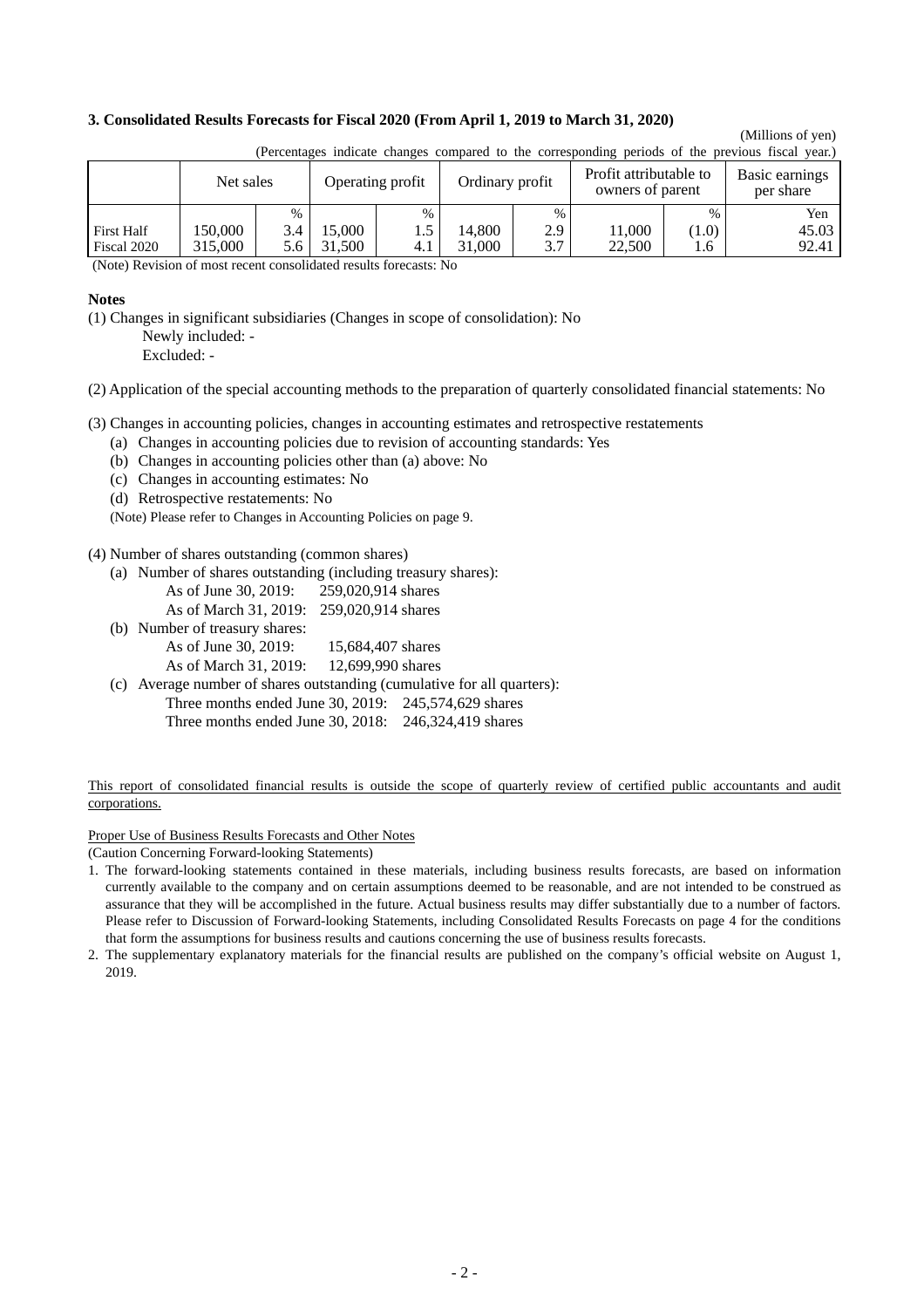## **ATTACHED MATERIALS**

|     | Qualitative Information for the First Quarter of the Current Fiscal Year |  |
|-----|--------------------------------------------------------------------------|--|
| (1) |                                                                          |  |
| (2) | Discussion of Financial Position <b>Election</b> 24 4                    |  |
| (3) |                                                                          |  |
|     |                                                                          |  |
|     | <b>Consolidated Financial Statements and Notes</b>                       |  |
| (1) |                                                                          |  |
| (2) |                                                                          |  |
|     |                                                                          |  |
|     |                                                                          |  |
| (3) |                                                                          |  |
|     | Notes on Premise of Going Concern <b>Exercise Contact Concernation</b> 9 |  |
|     |                                                                          |  |
|     |                                                                          |  |
|     | Segment Information <b>Executive Construction</b> 9                      |  |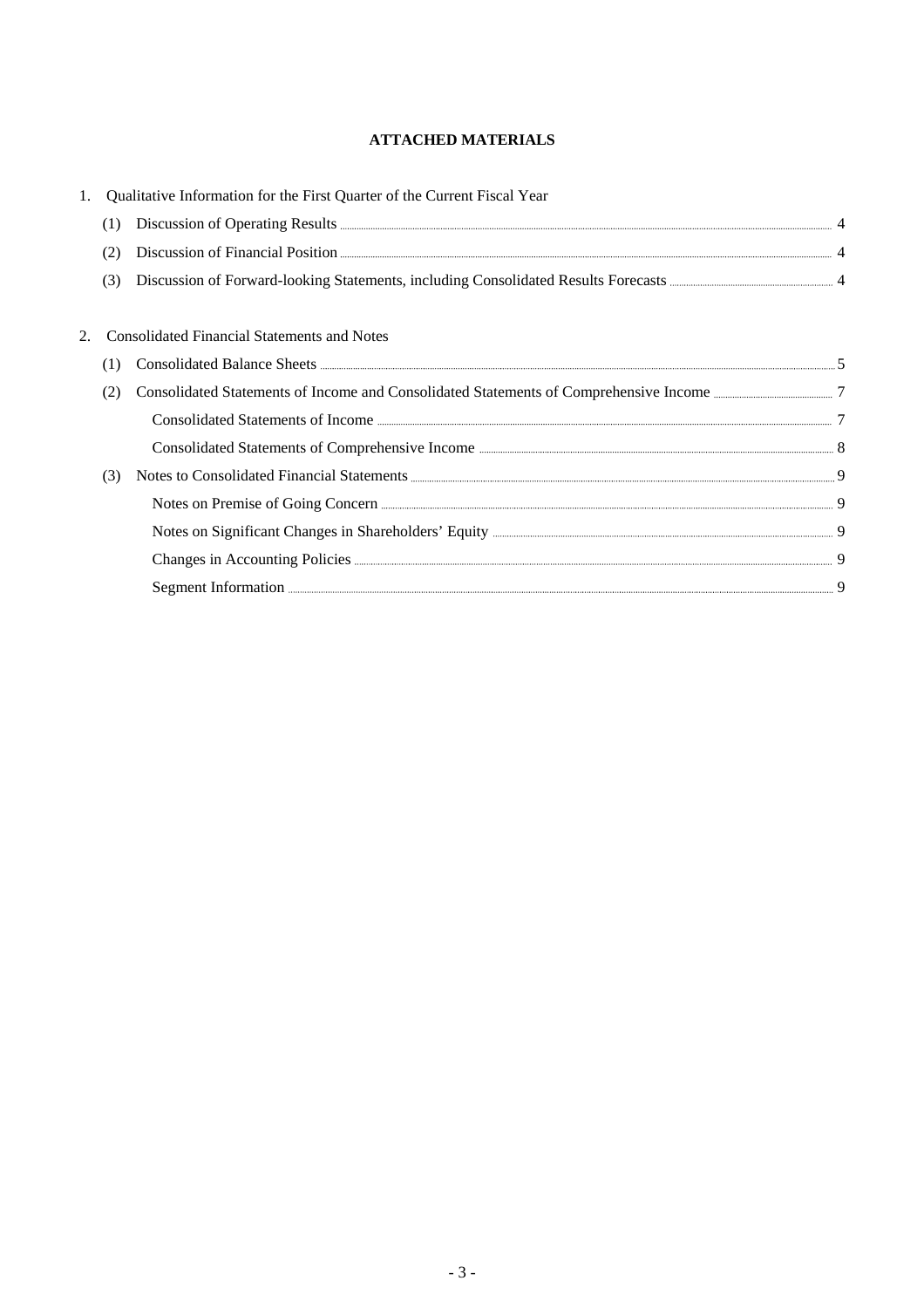## **1. Qualitative Information for the First Quarter of the Current Fiscal Year**

### **(1) Discussion of Operating Results**

During the first quarter of the current fiscal year, the outlook for the global economy continued to be uncertain. While the hiring environment in Japan remained firm, concerns over a global economic slowdown mounted due to such factors as prolonged US-China trade friction and the problem of the UK's withdrawal from the EU.

In this situation, consolidated net sales for the first quarter of the fiscal year stood at ¥66.0 billion, down 1.1% year-on-year, due in part to the impact of appreciation in the value of the yen. By segment, sales were ¥58.0 billion in the Consumer segment, ¥6.6 billion in the System Equipment segment, and ¥1.3 billion in the Others segment.

In the timepiece business, G-SHOCK metal models continued to perform well in the world, particularly the GMW-B5000, the first full-metal model in the original G-SHOCK 5000 series. In addition, metal-analog products other than G-SHOCK saw a trend toward recovery due to healthy sales of the OCW-S5000, a new super slim OCEANUS model. For electronic musical instruments, the new Slim & Smart models performed well. Sales in the system equipment business declined, mainly due to the impact of the postponement of special demand for legal registers in France for electronic cash registers.

In profit for the first quarter, Casio posted ¥7.5 billion in consolidated operating profit, up 13.9% year-on-year, allowing for a ¥1.7 billion loss in adjustment. The Consumer segment posted ¥10.1 billion in operating profit, the System Equipment segment recorded a ¥0.8 billion operating loss, and the Others segment recorded ¥0.04 billion in operating profit.

In the timepiece business, Casio dramatically improved profitability on the back of strong sales of the highly profitable G-SHOCK and the expansion in the sales ratio of G metal products (metal G-SHOCK and BABY-G models). In the electronic musical instrument business, the profit structure was substantially improved by adding the new highly profitable Slim & Smart models.

Casio posted ¥7.0 billion in ordinary profit, up 15.0% year-on-year, and ¥4.9 billion in profit attributable to owners of parent, up 1.9% year-on-year. Earnings per share (EPS) improved to ¥19.97.

#### **(2) Discussion of Financial Position**

Total assets on a consolidated basis at the end of the first quarter of the current fiscal year stood at ¥341.6 billion, down ¥15.9 billion compared to the end of the previous fiscal year, mainly owing to a decrease in notes and accounts receivable-trade. Net assets decreased ¥7.8 billion to ¥203.7 billion compared to the end of the previous fiscal year. As a result, the equity ratio improved 0.5 points compared to the end of the previous fiscal year to 59.7%.

Casio will continue to pursue effective management of its business assets, aiming to build a stable and strong financial structure.

#### **(3) Discussion of Forward-looking Statements, including Consolidated Results Forecasts**

There are currently no changes to the previous consolidated results forecasts for the fiscal year ending March 2020, which were published on May 14, 2019.

Casio will strive to boost its earning capacity and its management and financial structure based on a long-term perspective through a proactive global rollout of new products that draw on the company's globally unique technologies.

Notes concerning results forecasts

- 1) Exchange rates are estimated at US\$  $1 = 112$  and Euro  $1 = 120$
- 2) The forward-looking statements including business results forecasts are based on information currently available to the company and on certain assumptions deemed to be reasonable. Actual business results may differ substantially due to a number of factors. Key factors affecting actual business results may include, but are not limited to, the economic circumstances surrounding the company's business, fluctuations in the exchange rates of major currencies including the yen-dollar rate, and significant changes in product prices.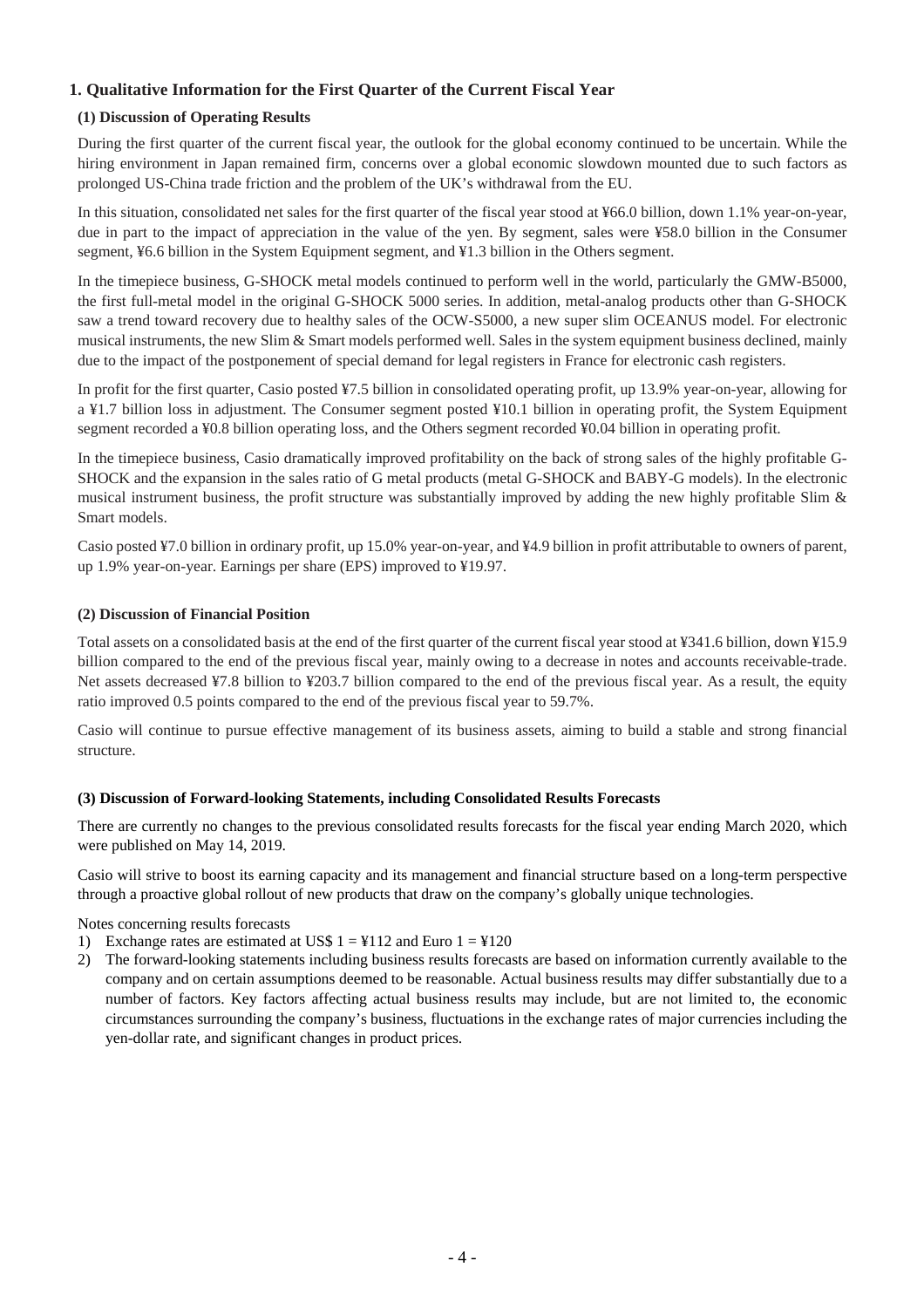## **2. Consolidated Financial Statements and Notes**

## **(1) Consolidated Balance Sheets**

|                                     |                         | (Millions of yen)      |
|-------------------------------------|-------------------------|------------------------|
|                                     | As of<br>March 31, 2019 | As of<br>June 30, 2019 |
| <b>Assets</b>                       |                         |                        |
| <b>Current assets</b>               |                         |                        |
| Cash and deposits                   | 73,714                  | 65,339                 |
| Notes and accounts receivable-trade | 44,141                  | 35,131                 |
| Securities                          | 50,000                  | 40,000                 |
| Finished goods                      | 39,061                  | 42,894                 |
| Work in process                     | 5,836                   | 5,523                  |
| Raw materials and supplies          | 9,377                   | 8,748                  |
| Other                               | 17,043                  | 24,480                 |
| Allowance for doubtful accounts     | (556)                   | (479)                  |
| <b>Total current assets</b>         | 238,616                 | 221,636                |
| <b>Non-current assets</b>           |                         |                        |
| Property, plant and equipment       |                         |                        |
| Land                                | 33,564                  | 33,552                 |
| Other, net                          | 23,241                  | 26,766                 |
| Total property, plant and equipment | 56,805                  | 60,318                 |
| Intangible assets                   | 8,978                   | 9,010                  |
| Investments and other assets        |                         |                        |
| Investment securities               | 30,630                  | 27,533                 |
| Retirement benefit asset            | 11,414                  | 11,612                 |
| Other                               | 11,153                  | 11,558                 |
| Allowance for doubtful accounts     | (66)                    | (66)                   |
| Total investments and other assets  | 53,131                  | 50,637                 |
| <b>Total non-current assets</b>     | 118,914                 | 119,965                |
| <b>Total assets</b>                 | 357,530                 | 341,601                |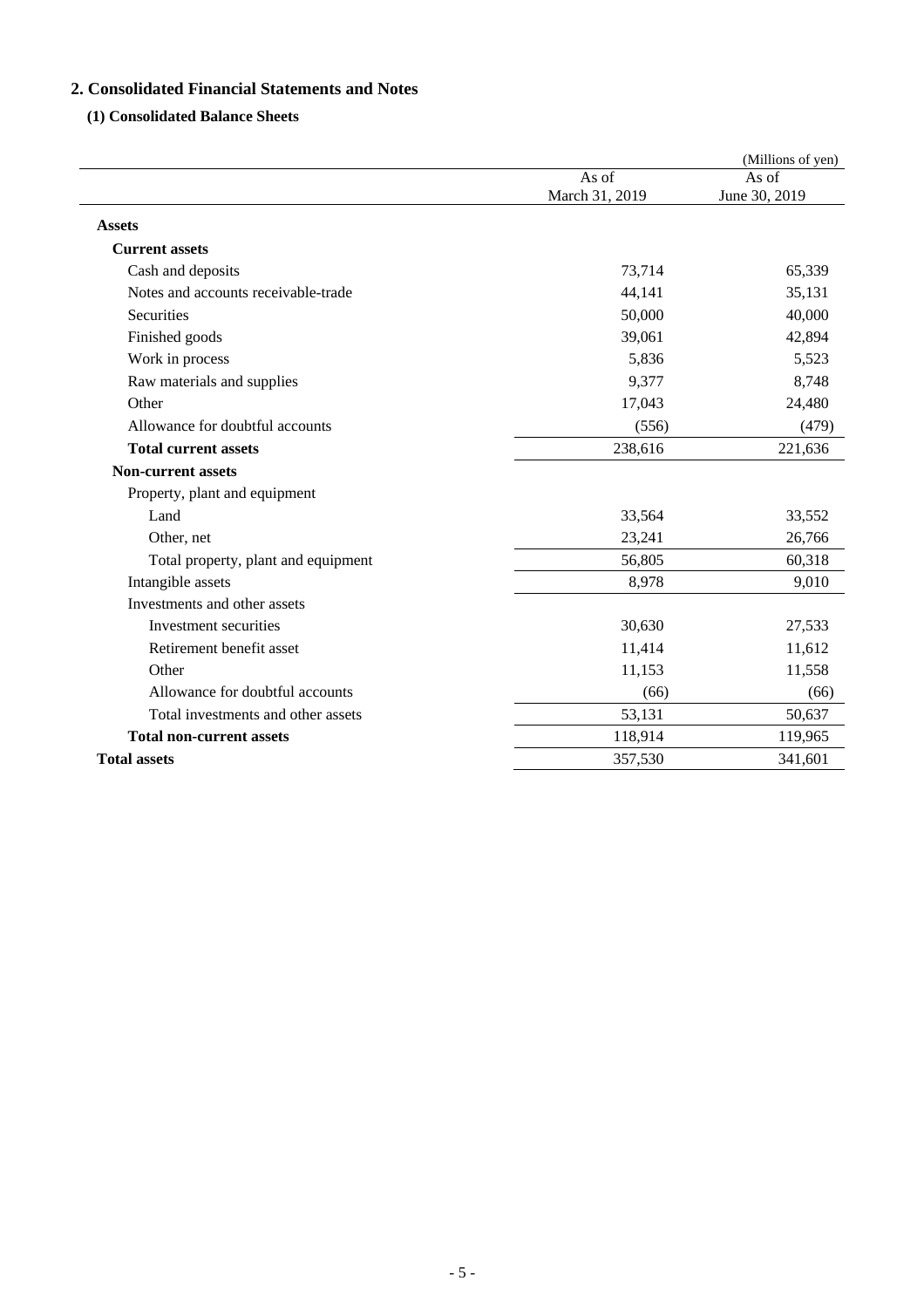|                                                        |                | (Millions of yen) |
|--------------------------------------------------------|----------------|-------------------|
|                                                        | As of          | As of             |
|                                                        | March 31, 2019 | June 30, 2019     |
| <b>Liabilities</b>                                     |                |                   |
| <b>Current liabilities</b>                             |                |                   |
| Notes and accounts payable-trade                       | 28,522         | 22,220            |
| Short-term borrowings                                  | 232            | 172               |
| Current portion of bonds with share acquisition rights | 10,003         | 10,001            |
| Income taxes payable                                   | 3,584          | 2,001             |
| Provision for product warranties                       | 781            | 777               |
| Provision for business restructuring                   | 212            | 212               |
| Other                                                  | 39,429         | 36,719            |
| <b>Total current liabilities</b>                       | 82,763         | 72,102            |
| <b>Non-current liabilities</b>                         |                |                   |
| Long-term borrowings                                   | 58,988         | 58,930            |
| Provision for business restructuring                   | 1,020          | 1,020             |
| Retirement benefit liability                           | 578            | 571               |
| Other                                                  | 2,587          | 5,191             |
| <b>Total non-current liabilities</b>                   | 63,173         | 65,712            |
| <b>Total liabilities</b>                               | 145,936        | 137,814           |
| <b>Net assets</b>                                      |                |                   |
| <b>Shareholders' equity</b>                            |                |                   |
| Share capital                                          | 48,592         | 48,592            |
| Capital surplus                                        | 65,058         | 65,058            |
| Retained earnings                                      | 111,757        | 111,120           |
| Treasury shares                                        | (19,956)       | (23, 846)         |
| Total shareholders' equity                             | 205,451        | 200,924           |
| Accumulated other comprehensive income                 |                |                   |
| Valuation difference on available-for-sale securities  | 8,246          | 6,611             |
| Foreign currency translation adjustment                | (4,178)        | (5,680)           |
| Remeasurements of defined benefit plans                | 2,075          | 1,932             |
| Total accumulated other comprehensive income           | 6,143          | 2,863             |
| <b>Total net assets</b>                                | 211,594        | 203,787           |
| <b>Total liabilities and net assets</b>                | 357,530        | 341,601           |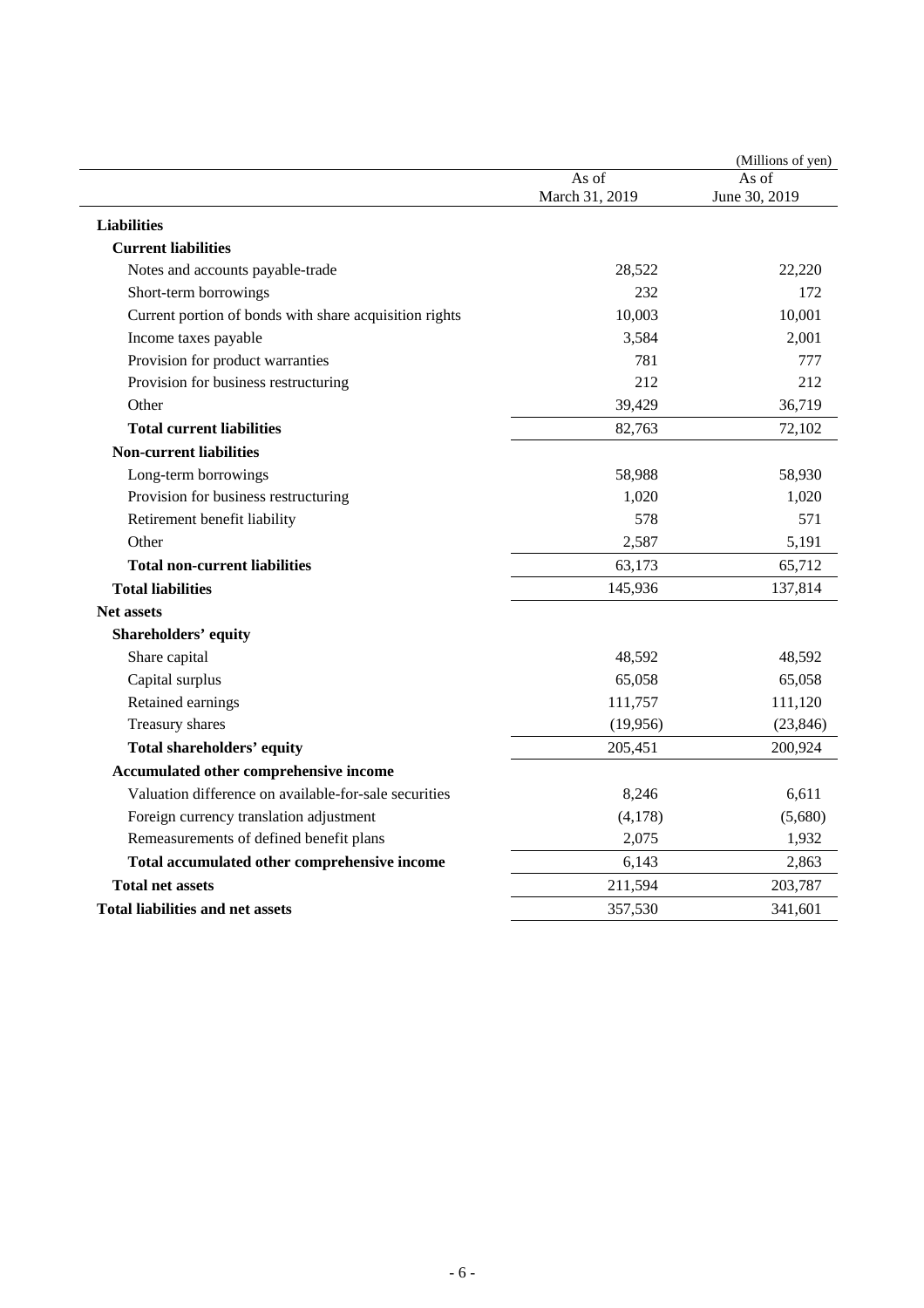## **(2) Consolidated Statements of Income and Consolidated Statements of Comprehensive Income**

**Consolidated Statements of Income** 

|                                                    |                    | (Millions of yen)  |
|----------------------------------------------------|--------------------|--------------------|
|                                                    | Three months ended | Three months ended |
|                                                    | June 30, 2018      | June 30, 2019      |
| <b>Net sales</b>                                   | 66,815             | 66,078             |
| Cost of sales                                      | 36,224             | 36,722             |
| <b>Gross profit</b>                                | 30,591             | 29,356             |
| Selling, general and administrative expenses       |                    |                    |
| Salaries, allowances and bonuses                   | 8,263              | 8,108              |
| Other                                              | 15,717             | 13,716             |
| Total selling, general and administrative expenses | 23,980             | 21,824             |
| <b>Operating profit</b>                            | 6,611              | 7,532              |
| Non-operating income                               |                    |                    |
| Interest income                                    | 113                | 194                |
| Other                                              | 94                 | 53                 |
| Total non-operating income                         | 207                | 247                |
| Non-operating expenses                             |                    |                    |
| Foreign exchange losses                            | 553                | 553                |
| Other                                              | 150                | 192                |
| Total non-operating expenses                       | 703                | 745                |
| <b>Ordinary</b> profit                             | 6,115              | 7,034              |
| Extraordinary income                               |                    |                    |
| Gain on sales of non-current assets                | $\overline{2}$     | 8                  |
| Gain on sales of investment securities             |                    | 486                |
| Total extraordinary income                         | $\overline{2}$     | 494                |
| <b>Extraordinary losses</b>                        |                    |                    |
| Loss on retirement of non-current assets           | 8                  | 10                 |
| Loss on competition law                            |                    | 505                |
| Special executive bonuses                          |                    | 200                |
| Total extraordinary losses                         | 8                  | 715                |
| Profit before income taxes                         | 6,109              | 6,813              |
| Income taxes                                       | 1,296              | 1,910              |
| Profit                                             | 4,813              | 4,903              |
| Profit attributable to owners of parent            | 4,813              | 4,903              |
|                                                    |                    |                    |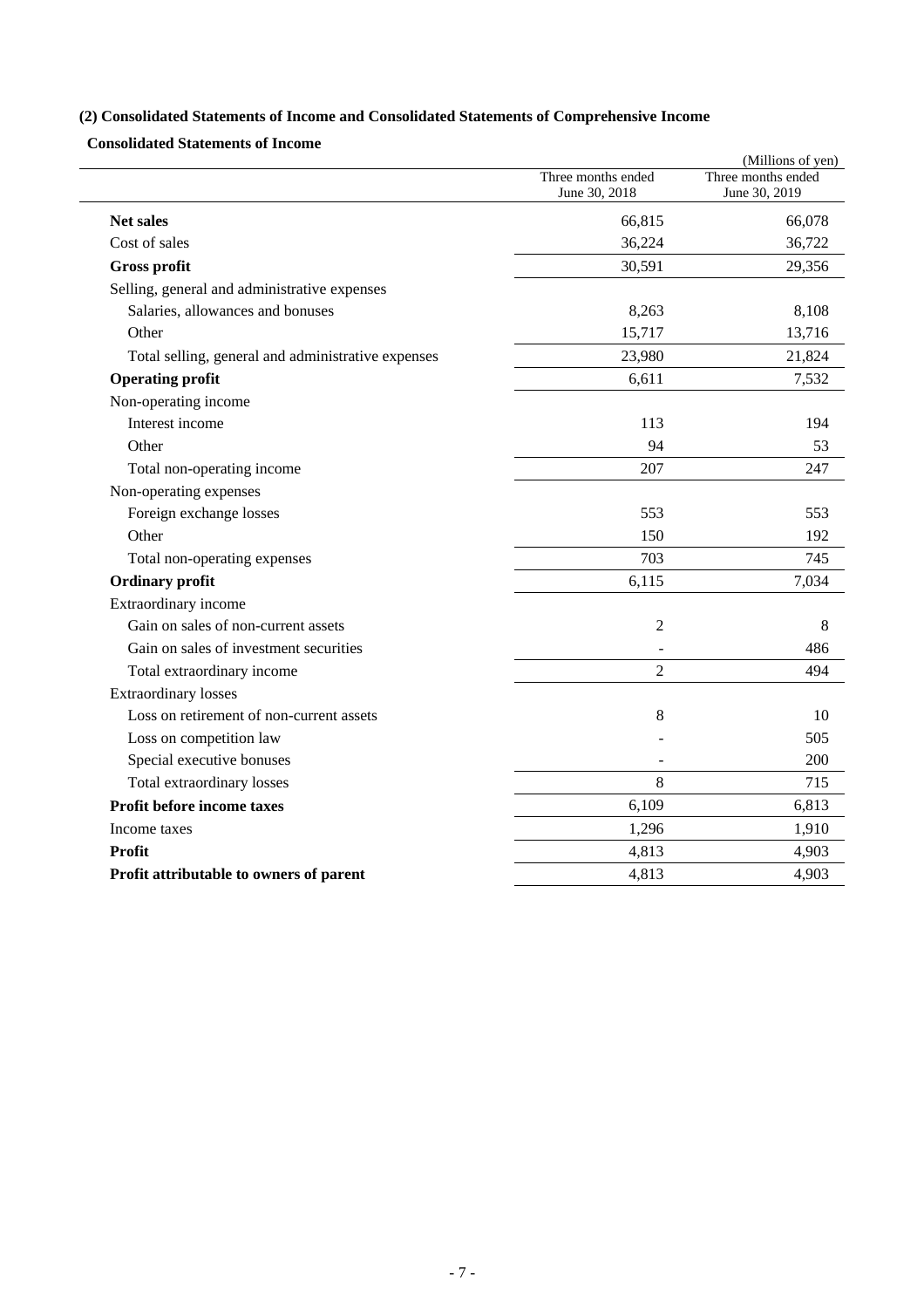## **Consolidated Statements of Comprehensive Income**

| Consolidated Statements of Complements of Income                                     |                                     |                                     |
|--------------------------------------------------------------------------------------|-------------------------------------|-------------------------------------|
|                                                                                      |                                     | (Millions of yen)                   |
|                                                                                      | Three months ended<br>June 30, 2018 | Three months ended<br>June 30, 2019 |
| Profit                                                                               | 4,813                               | 4,903                               |
| Other comprehensive income                                                           |                                     |                                     |
| Valuation difference on available-for-sale securities                                | 939                                 | (1,635)                             |
| Foreign currency translation adjustment                                              | (371)                               | (1,502)                             |
| Remeasurements of defined benefit plans, net of tax                                  | 68                                  | (143)                               |
| Share of other comprehensive income of entities<br>accounted for using equity method | (0)                                 | $\Omega$                            |
| Total other comprehensive income                                                     | 636                                 | (3,280)                             |
| <b>Comprehensive income</b>                                                          | 5,449                               | 1,623                               |
| Comprehensive income attributable to                                                 |                                     |                                     |
| Comprehensive income attributable to owners of parent                                | 5,449                               | 1,623                               |
| Comprehensive income attributable to non-controlling<br>interests                    |                                     |                                     |